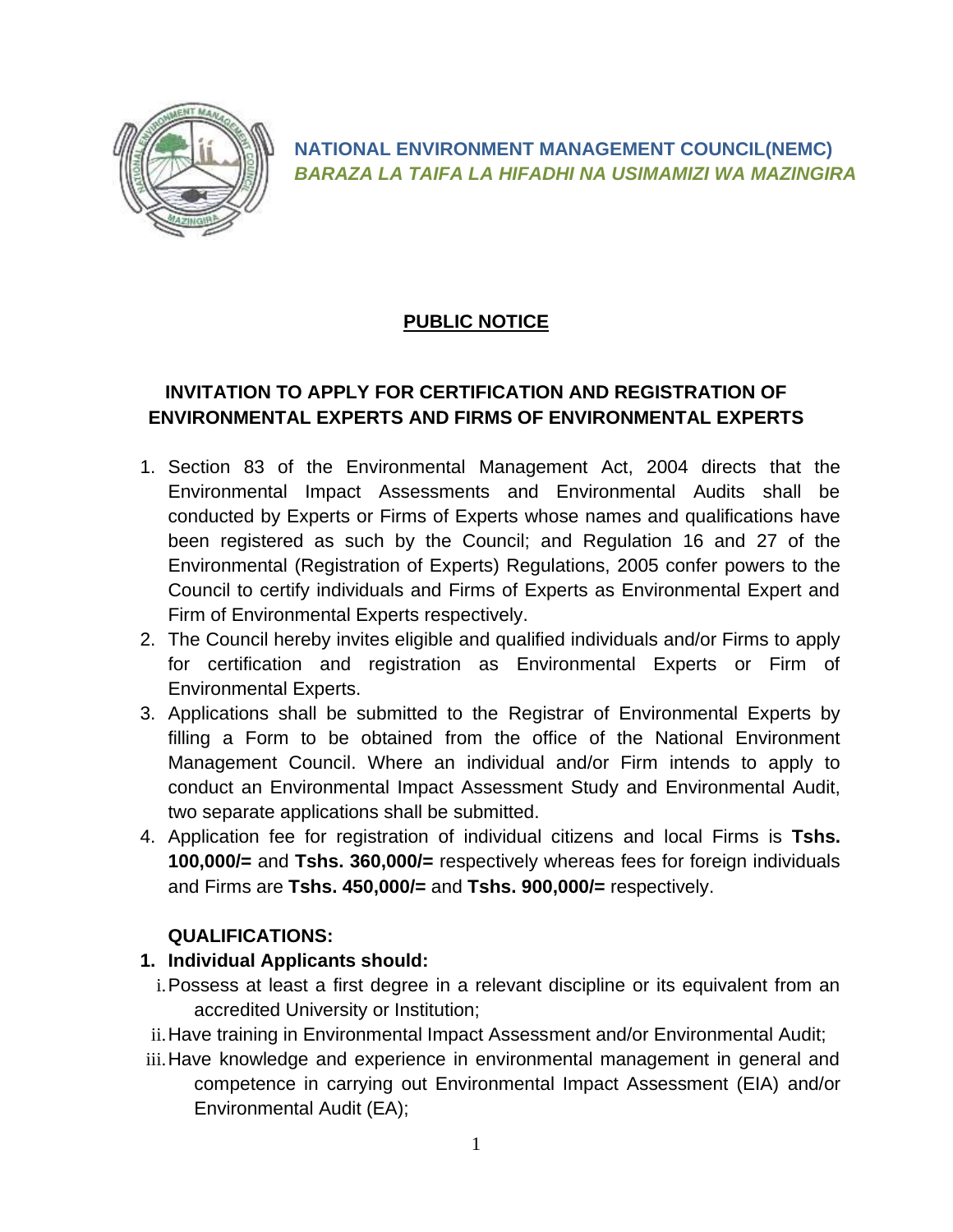- iv.Provide an abstract of the Environmental Impact Assessment or Environmental Audit report(s) involved in and a letter of recommendation from an individual or firms that supervised your work;
- v.Provide names of at least three referees who are conversant with environmental issues and particularly Environmental Impact Assessment; and
- vi.Fulfillment of other requirements as stipulated in pertinent laws for practicing individual environmental experts.

### **2. Applying Firms should note that:**

- i. Firms registered under other laws may apply to be registered as Consulting Firms of Environmental Experts Under these Regulations;
- ii. They must have experience in carrying out Environmental Impact Assessment and/or Environmental Audit;
- iii. Firms of Experts to be registered under these Regulations shall, within its members, have at least two certified and registered Environmental Experts and two specialists from different specializations to constitute a Multi-disciplinary Team;
- iv. Firms shall, together with the application forms, present:
	- The name/names of persons who have been certified and registered to practice;
	- The kind of expertise the firm intends to offer in the conduct or preparation of Environmental Impact Assessment or Environmental Audits ; and
	- The certificate of registration of Business name.
- v. Fulfillment of other requirements as stipulated in pertinent laws for practicing firms of environmental experts.

The applications, in duplicate, accompanied with the curriculum vitae, certified copies of relevant certificates and the prescribed fees should be submitted to the following address not later than 15<sup>th</sup> February, 2020.

**The Registrar of Environmental Experts National Environment Management Council 35 Regent Estate, P.O.BOX 63154, 11404 Dar es Salaam. Tel. No: +255 22 277 4852 or 0787 684430**

• Successful applicants will be informed about subsequent requirements for completing the registration process.